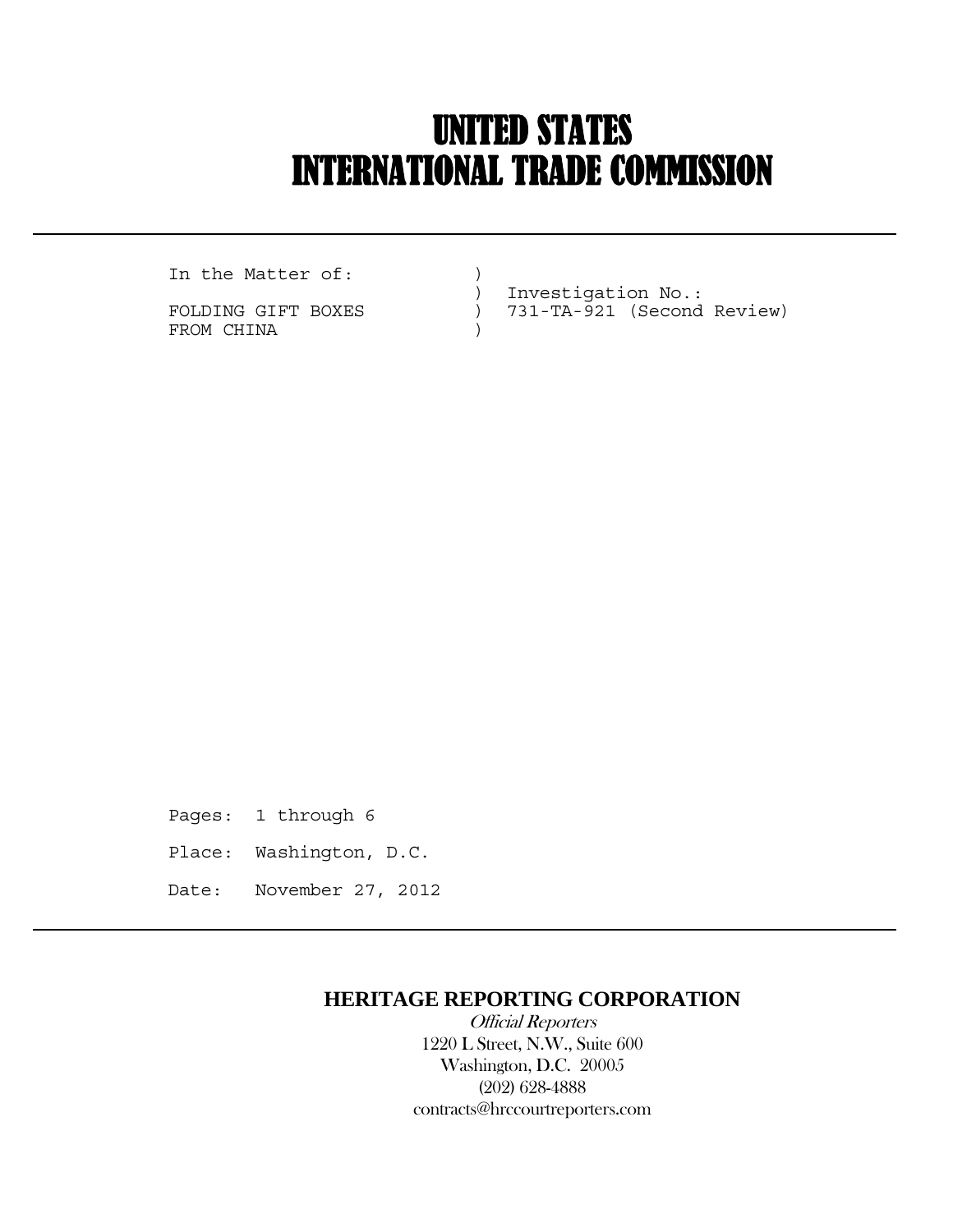THE UNITED STATES INTERNATIONAL TRADE COMMISSION

| In the Matter of:  |                              |
|--------------------|------------------------------|
|                    | Investigation No.:           |
| FOLDING GIFT BOXES | ) 731-TA-921 (Second Review) |
| FROM CHINA         |                              |

 Tuesday, November 27, 2012

 Room 101 U.S. International Trade Commission 500 E Street, S.W. Washington, D.C.

 The Commission meeting commenced, pursuant to Notice, at 11:01 a.m., before the Commissioners of the United States International Trade Commission, the Honorable IRVING A. WILLIAMSON, Chairman, presiding.

APPEARANCES:

On behalf of the International Trade Commission:

Commissioners:

 IRVING A. WILLIAMSON, CHAIRMAN (presiding) DANIEL R. PEARSON, COMMISSIONER SHARA L. ARANOFF, COMMISSIONER DEAN A. PINKERT, COMMISSIONER DAVID S. JOHANSON, COMMISSIONER MEREDITH M. BROADBENT, COMMISSIONER

Staff:

 BILL BISHOP, SUPERVISORY HEARINGS AND INFORMATION OFFICER SHARON BELLAMY, HEARINGS AND MEETINGS ASSISTANT ANGELA NEWELL, INVESTIGATOR VINCENT HONNOLD, INTERNATIONAL TRADE ANALYST PATRICK GALLAGHER, ATTORNEY JAMES McCLURE, SUPERVISORY INVESTIGATOR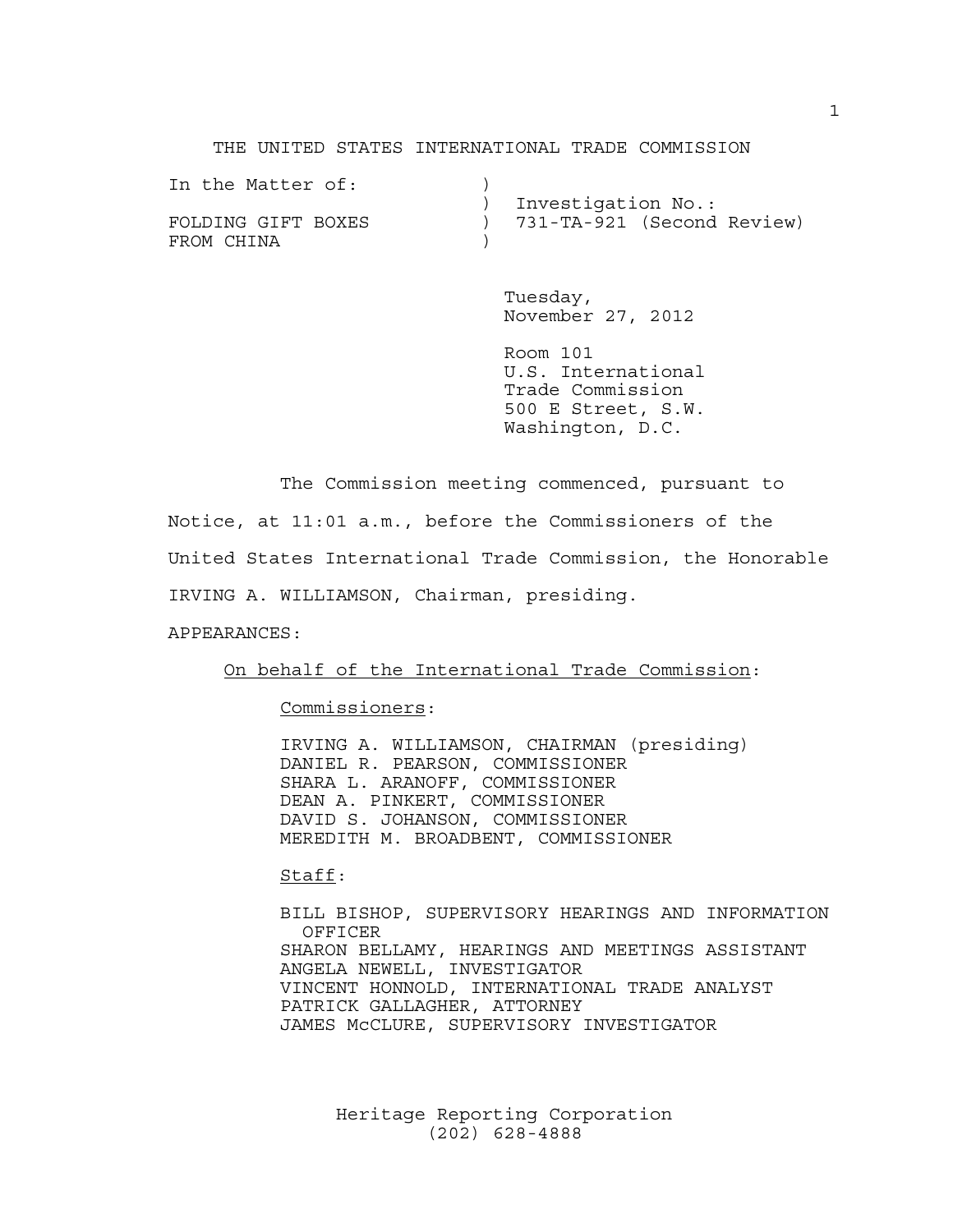## I N D E X

### PAGE

| AGENDA FOR FUTURE MEETINGS:  NONE                                              |  |
|--------------------------------------------------------------------------------|--|
| MINUTES: NONE                                                                  |  |
| RATIFICATION LIST: NONE                                                        |  |
| VOTE IN INV. NO. 731-TA-921 (SECOND REVIEW)<br>(FOLDING GIFT BOXES FROM CHINA) |  |
| OUTSTANDING ACTION JACKETS: NONE                                               |  |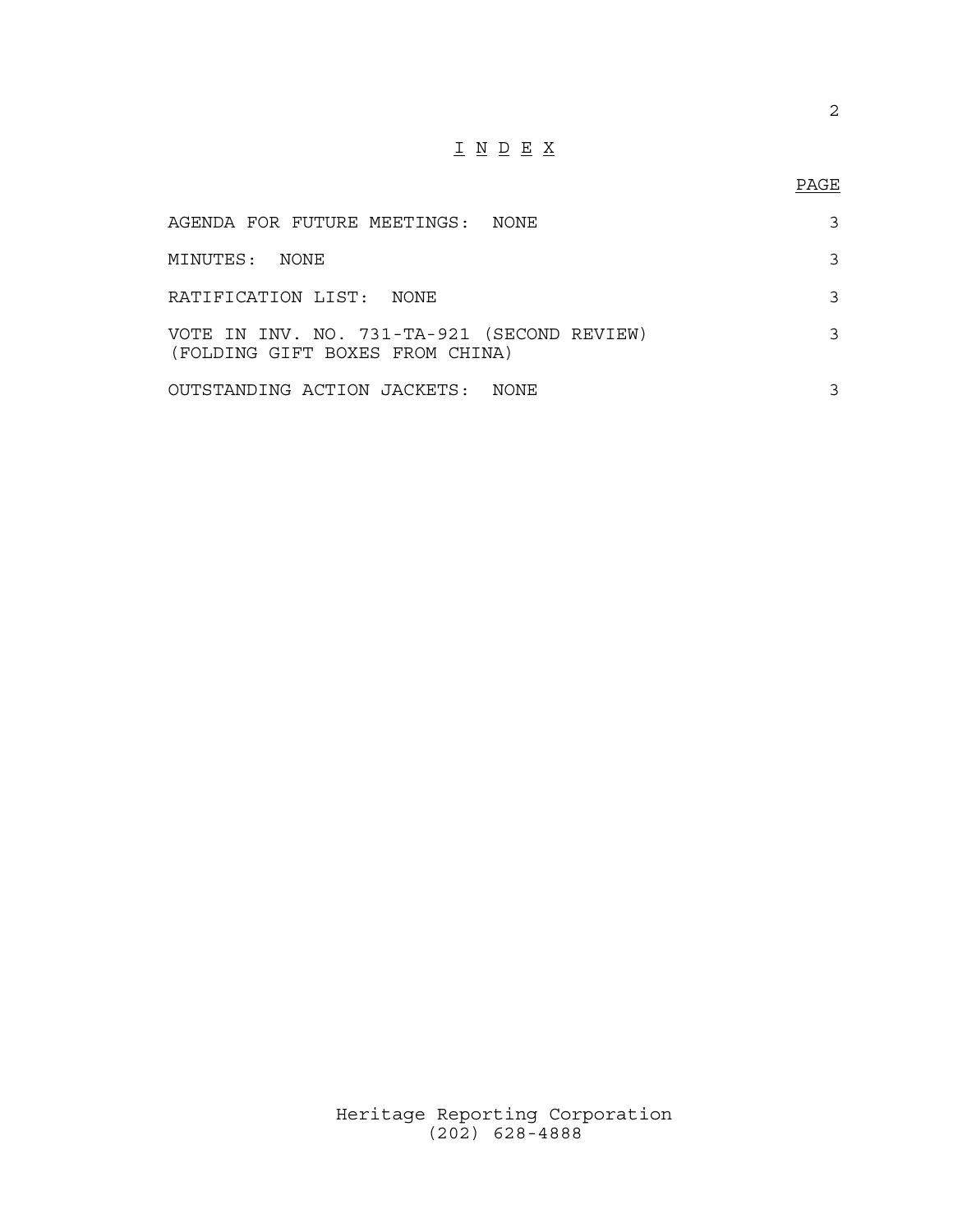1 P R O C E E D I N G S 2 (11:01 a.m.) 3 CHAIRMAN WILLIAMSON: This meeting of the 4 U.S. International Trade Commission will now come to 5 order. 6 I understand there are no agendas for future 7 meetings, minutes, ratification lists or outstanding 8 action jackets to consider. 9 Next we turn to the vote in Investigation 10 No. 731-TA-921 (Second Review)(Folding Gift Boxes From 11 China). 12 Welcome to Mr. McClure and the staff who 13 participated in this investigation. 14 Are there any questions for the staff? 15 (No response.) 16 CHAIRMAN WILLIAMSON: Are there any 17 additions or corrections to the staff report? 18 MR. McCLURE: Jim McClure, Office of 19 Investigations. Mr. Chairman, the report should be 20 approved subject to the revisions contained in Office 21 of Investigations Memorandum INV-KK-113 dated 22 November 13, 2012. 23 CHAIRMAN WILLIAMSON: Thank you. 24 Is there any objection to approval of the 25 staff report as revised?

> Heritage Reporting Corporation (202) 628-4888

3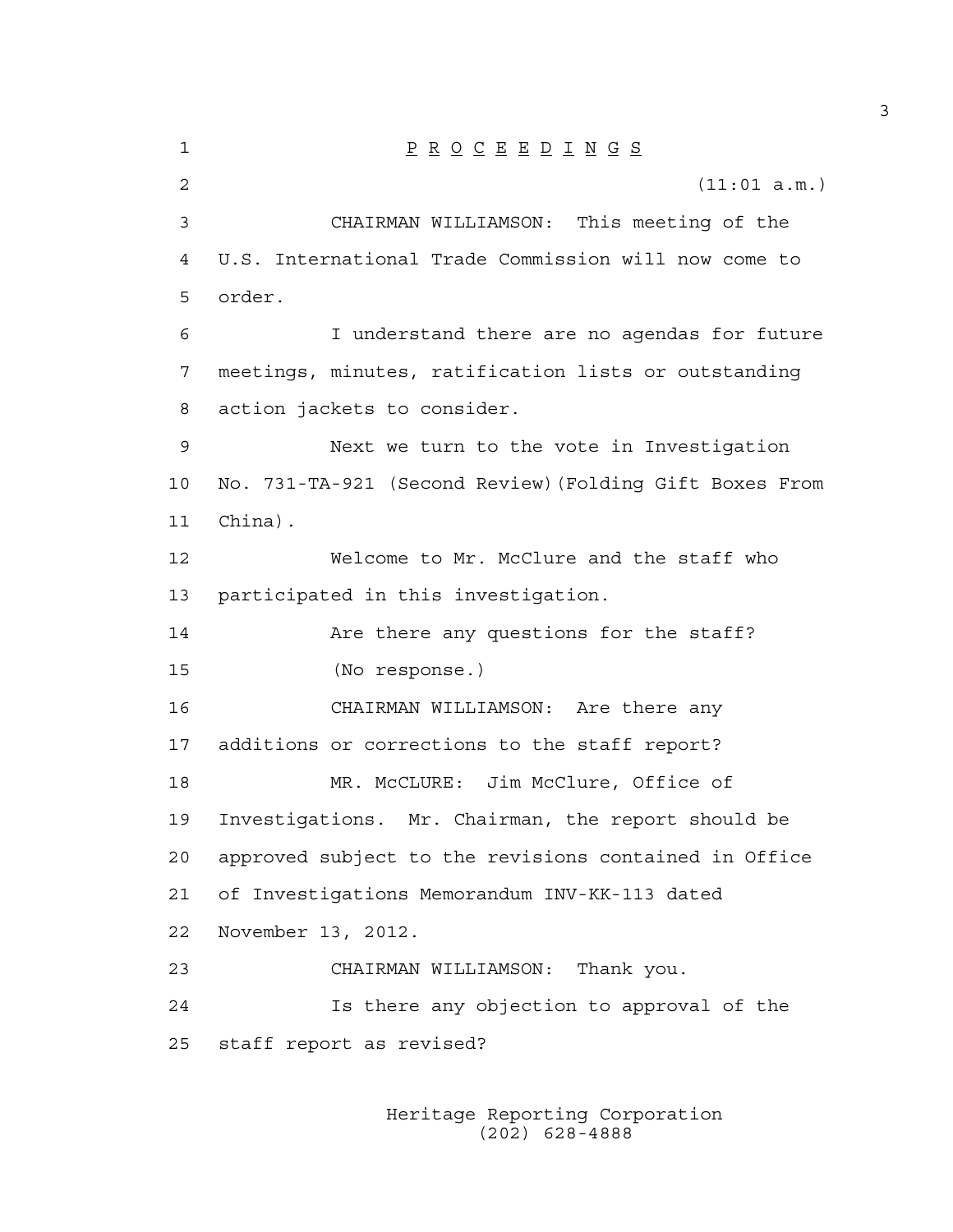1 (No response.) 2 CHAIRMAN WILLIAMSON: Hearing none, it is 3 approved. 4 Mr. Secretary, will you please call the 5 roll? 6 MR. BISHOP: Commissioner Pinkert? 7 COMMISSIONER PINKERT: I vote in the 8 affirmative. 9 MR. BISHOP: Commissioner Johanson? 10 COMMISSIONER JOHANSON: I vote in the 11 affirmative. 12 MR. BISHOP: Commissioner Williamson? 13 CHAIRMAN WILLIAMSON: I vote in the 14 affirmative. 15 MR. BISHOP: Commissioner Pearson? 16 COMMISSIONER PEARSON: I vote in the 17 affirmative. 18 MR. BISHOP: Commissioner Aranoff? 19 COMMISSIONER ARANOFF: I vote in the 20 affirmative. 21 MR. BISHOP: Commissioner Broadbent? 22 COMMISSIONER BROADBENT: I vote in the 23 affirmative. 24 MR. BISHOP: Mr. Chairman, the Commission 25 has reached an affirmative determination.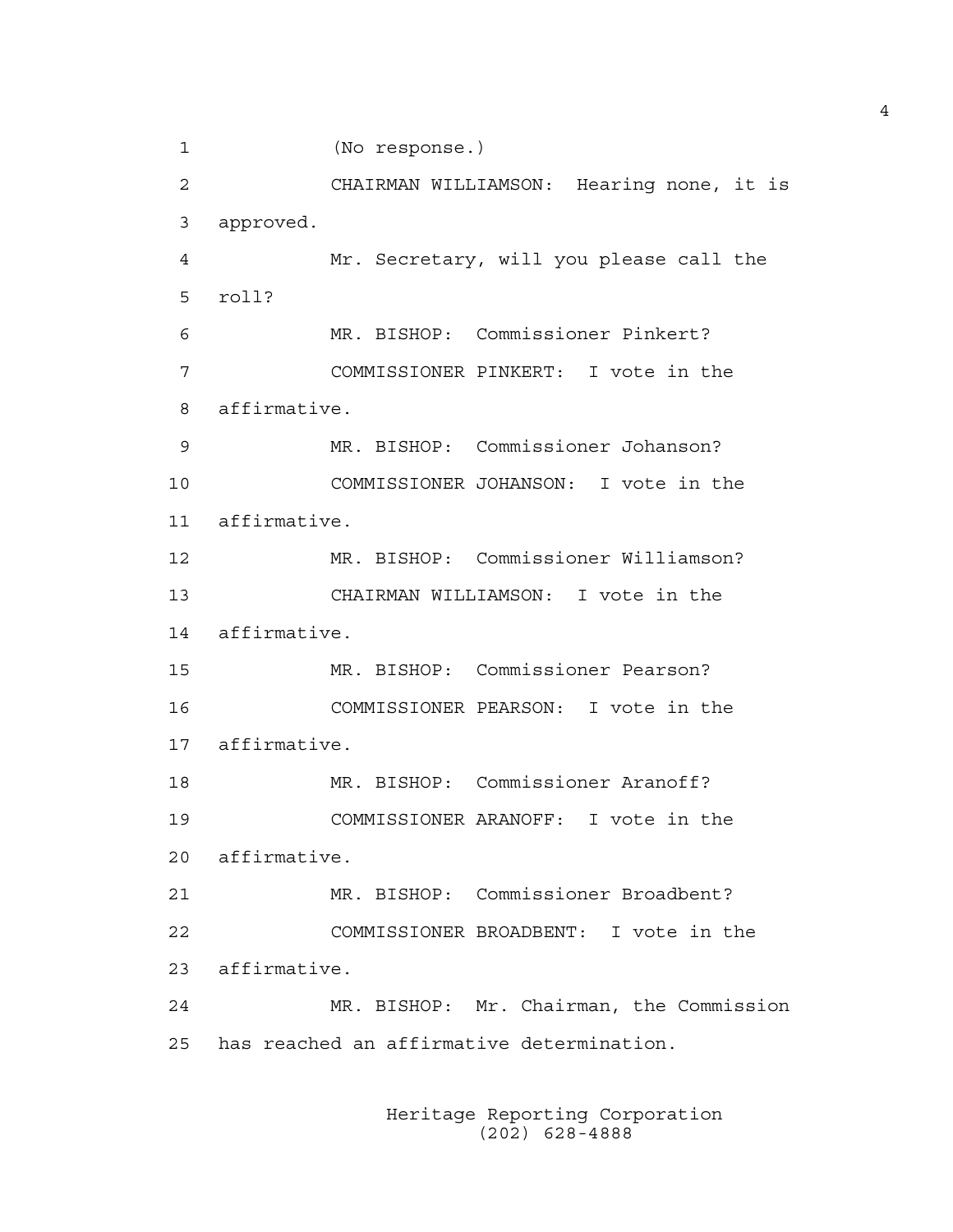1 CHAIRMAN WILLIAMSON: Thank you, Mr. 2 Secretary. 3 Further information regarding this 4 determination will be in the press release. 5 Commissioners' opinions are currently scheduled to be 6 transmitted to the Secretary of Commerce on or before 7 December 10, 2012. 8 Thank you to all the staff who participated 9 in this investigation. 10 Seeing that there is no other business 11 before the Commission, this meeting is adjourned. 12 (Whereupon, at 11:03 a.m., the Commission 13 meeting in the above-entitled matter was concluded.) 14 // 15 //  $16$  // 17 // 18 // 19 // 20 // 21 //  $22 / /$ 23 // 24 // 25 //

> Heritage Reporting Corporation (202) 628-4888

5